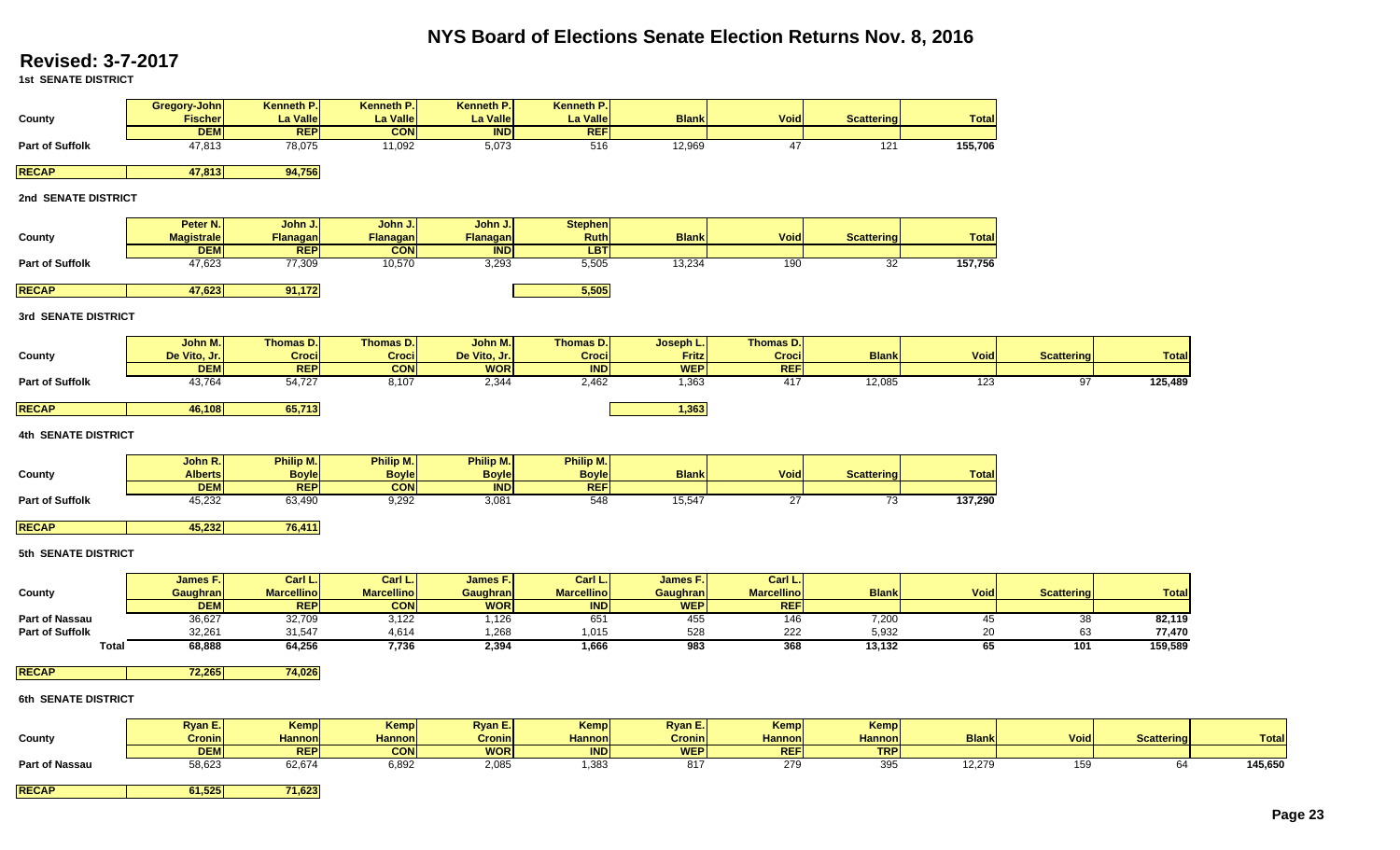|                | Adam M.      | Elaine R.       | Elaine R.       | Adam M.I     | <b>Elaine R.</b> | Adam M.      | Elaine R.  |              |             |                   |              |
|----------------|--------------|-----------------|-----------------|--------------|------------------|--------------|------------|--------------|-------------|-------------------|--------------|
| County         | <b>Haber</b> | <b>Phillips</b> | <b>Phillips</b> | <b>Haber</b> | <b>Phillips</b>  | <b>Haber</b> | Phillips   | <b>Blank</b> | <b>Void</b> | <b>Scattering</b> | <b>Total</b> |
|                | <b>DEM</b>   | <b>REP</b>      | CON<br>יושט     | <b>WOR</b>   | <b>IND</b>       | <b>WEP</b>   | <b>REF</b> |              |             |                   |              |
| Part of Nassau | 64,037       | 62,030          | $\sim$<br>ບ,ບບ  | 769.         | $\Lambda$ $\cap$ | 700<br>່ວບ   | 393        | 11,250       |             |                   | 147,930      |

### **RECAP 66,604** 66,604 69,881

#### **8th SENATE DISTRICT**

| County                 | John E.<br><b>Brooks</b> | <b>Michael</b><br>Venditto | <b>Michael</b><br><b>Venditto</b> | John E.<br><b>Brooks</b> | <b>Michael</b><br><b>Venditto</b> | John E.<br><b>Brooks</b> | <b>Michaell</b><br><b>Venditto</b> | <b>Michael</b><br>Venditto | <b>Blank</b> | Void | <b>Scattering</b> | <b>Total</b> |
|------------------------|--------------------------|----------------------------|-----------------------------------|--------------------------|-----------------------------------|--------------------------|------------------------------------|----------------------------|--------------|------|-------------------|--------------|
|                        | <b>DEM</b>               | <b>REP</b>                 | <b>CON</b>                        | <b>WOR</b>               | <b>IND</b>                        | <b>WEP</b>               | <b>REFI</b>                        | <b>TRP</b>                 |              |      |                   |              |
| <b>Part of Nassau</b>  | 50,879                   | 48,779                     | 5,100                             | ,786                     | 1.010                             | 789                      | 227                                | 0.11<br>ا +ت               | 10,227       | 107  |                   | 119,312      |
| <b>Part of Suffolk</b> | 14,398                   | 10,721                     | 1,517                             | 546                      | 427                               | 201                      |                                    |                            | 3,395        |      |                   | 31,392       |
| Total                  | 65,277                   | 59,500                     | 6,617                             | 2,332                    | 1,437                             | 990                      | 288                                | 443                        | 13,622       | 114  |                   | 150,704      |

**RECAP 68,599 68,285** 

#### **9th SENATE DISTRICT**

|                       | <b>Todd D.I</b> | <b>Christopher T.</b> | <b>Christopher T.</b> | <b>Laurence S.</b> | <b>Todd D.I.</b> | <b>Christopher T.I.</b> | Todd D.    | <b>Christopher T.</b> | <b>Christopher T.I.</b> |              |             |                   |              |
|-----------------------|-----------------|-----------------------|-----------------------|--------------------|------------------|-------------------------|------------|-----------------------|-------------------------|--------------|-------------|-------------------|--------------|
| County                | <b>Kaminsky</b> | <b>McGrath</b>        | <b>McGrath</b>        | <b>Hirsh</b>       | Kaminsky         | <b>McGrath</b>          | Kaminsky   | <b>McGrath</b>        | <b>McGrath</b>          | <b>Blank</b> | <b>Void</b> | <b>Scattering</b> | <b>Total</b> |
|                       | <b>DEM</b>      | <b>REP</b>            | <b>CON</b>            | <b>GRN</b>         | <b>WOR</b>       | <b>IND</b>              | <b>WEP</b> | <b>REF</b>            | <b>TRP</b>              |              |             |                   |              |
| <b>Part of Nassau</b> | 72,723          | 61,702                | 5,659                 | 1,565              | 2,091            | 1,257                   | 925        | 263                   |                         | 9,809        | 208         |                   | 156,588      |
|                       |                 |                       |                       |                    |                  |                         |            |                       |                         |              |             |                   |              |
| <b>RECAP</b>          | 75,739          | 69,217                |                       | 1,565              |                  |                         |            |                       |                         |              |             |                   |              |

#### **10th SENATE DISTRICT**

|                       | Jamesl       | <b>James</b> | <b>Adrienne E.I</b> |              |             |                   |              |
|-----------------------|--------------|--------------|---------------------|--------------|-------------|-------------------|--------------|
| County                | Sanders, Jr. | Sanders, Jr. | <b>Adams</b>        | <b>Blank</b> | <b>Void</b> | <b>Scattering</b> | <b>Total</b> |
|                       | <b>DEM</b>   | <b>WOR</b>   | <b>WEP</b>          |              |             |                   |              |
| <b>Part of Queens</b> | 82,219       | 2,363        | 3,054               | 10,039       |             | 104               | 97,779       |

**RECAP** 84,582 3,054

#### **11th SENATE DISTRICT**

|                       | <b>Tony</b>   | <b>Mark</b>    | <b>Mark</b>    | <b>Mark</b> |              |             |                   |              |
|-----------------------|---------------|----------------|----------------|-------------|--------------|-------------|-------------------|--------------|
| County                | <b>Avella</b> | <b>Cipolla</b> | <b>Cipolla</b> | Cipolla     | <b>Blank</b> | <b>Void</b> | <b>Scattering</b> | <b>Total</b> |
|                       | <b>DEM</b>    | <b>REP</b>     | <b>CON</b>     | <b>REF</b>  |              |             |                   |              |
| <b>Part of Queens</b> | 72,520        | 27.575         | 3,206          | 016, ا      | 8,576        |             | 88                | 12.981       |

**RECAP** | 72,520 31,797

| County                | Michael N.<br><b>Gianaris</b> | <b>Marvin R.I</b><br><b>Jeffcoat</b> | <b>Marvin R.I</b><br><b>Jeffcoat</b> | Michael N.<br><b>Gianaris</b> | <b>Blank</b> | <b>Void</b> | Scattering | <b>Total</b> |
|-----------------------|-------------------------------|--------------------------------------|--------------------------------------|-------------------------------|--------------|-------------|------------|--------------|
|                       | <b>DEM</b>                    | <b>REPI</b>                          | <b>CON</b>                           | <b>WOR</b>                    |              |             |            |              |
| <b>Part of Queens</b> | 76,080                        | 11,928                               | 481. ا                               | 6,248                         | 9,286        |             | 117        | 105,140      |
|                       |                               |                                      |                                      |                               |              |             |            |              |
| <b>RECAP</b>          | 82,328                        | 13,409                               |                                      |                               |              |             |            |              |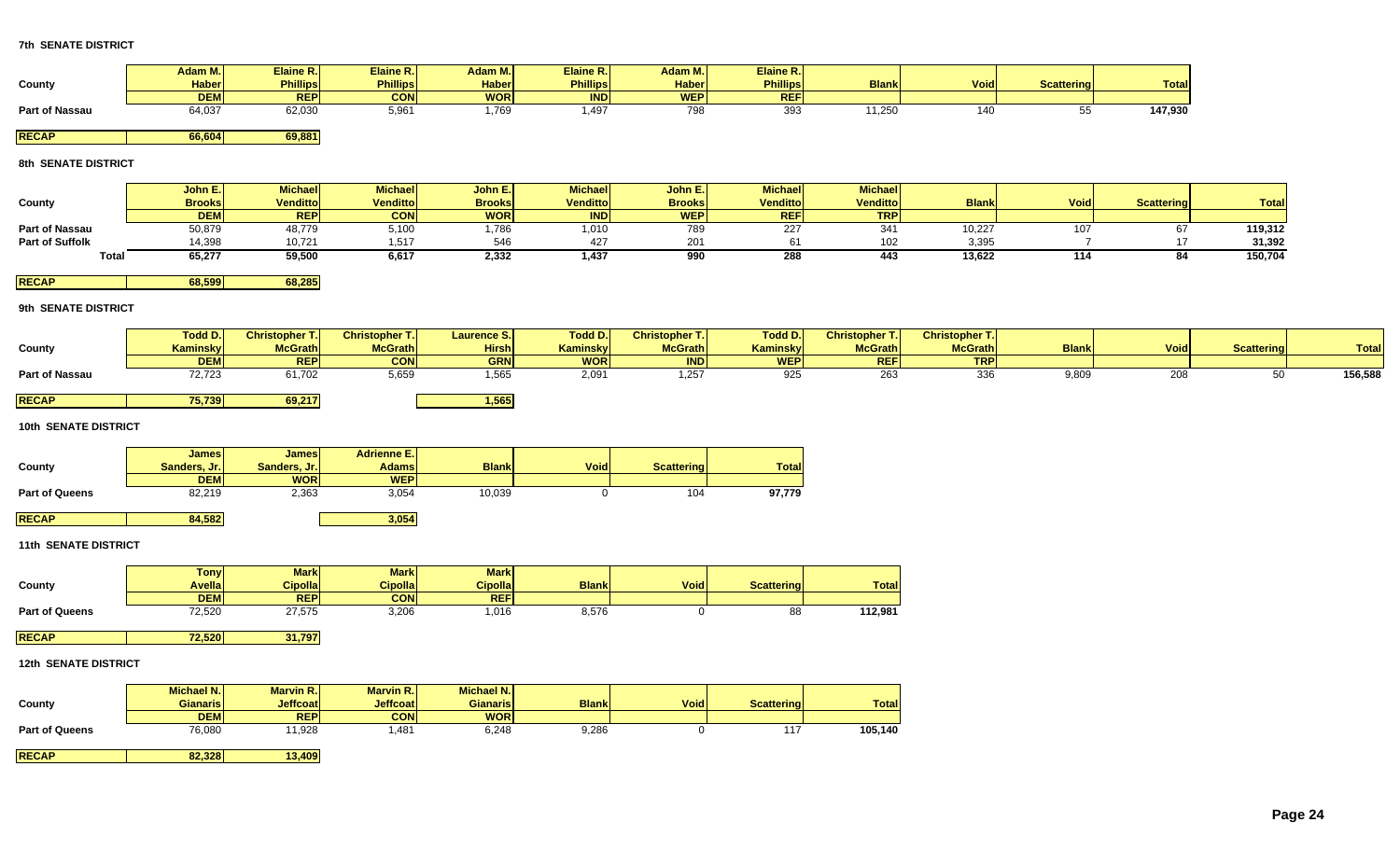|                             | Jose R.                           | <b>Jesus</b>               | <b>Jesus</b>        | Jose R.               | <b>Jesus</b>             |                   |              |                   |                   |              |
|-----------------------------|-----------------------------------|----------------------------|---------------------|-----------------------|--------------------------|-------------------|--------------|-------------------|-------------------|--------------|
| County                      | <b>Peralta</b><br><b>DEM</b>      | <b>Gonzalez</b>            | <b>Gonzalez</b>     | Peralta<br><b>WOR</b> | <b>Gonzalez</b>          | <b>Blank</b>      | <b>Void</b>  | <b>Scattering</b> | <b>Total</b>      |              |
| <b>Part of Queens</b>       | 56,925                            | <b>REP</b><br>8,007        | <b>CON</b><br>891   | 2,971                 | <b>REF</b><br>264        | 6,333             | $\mathbf 0$  | 75                | 75,466            |              |
|                             |                                   |                            |                     |                       |                          |                   |              |                   |                   |              |
| <b>RECAP</b>                | 59,896                            | 9,162                      |                     |                       |                          |                   |              |                   |                   |              |
| 14th SENATE DISTRICT        |                                   |                            |                     |                       |                          |                   |              |                   |                   |              |
|                             |                                   |                            |                     |                       |                          |                   |              |                   |                   |              |
|                             | Leroy G.                          | Jarret N.                  | Leroy G.            |                       |                          |                   |              |                   |                   |              |
| County                      | Comrie, Jr.                       | Freeman                    | Comrie, Jr.         | <b>Blank</b>          | Void                     | <b>Scattering</b> | <b>Total</b> |                   |                   |              |
|                             | <b>DEM</b>                        | REP                        | <b>WOR</b>          |                       |                          |                   |              |                   |                   |              |
| <b>Part of Queens</b>       | 95,067                            | 8,364                      | 2,511               | 6,594                 | $\mathbf 0$              | 89                | 112,625      |                   |                   |              |
| <b>RECAP</b>                | 97,578                            | 8,364                      |                     |                       |                          |                   |              |                   |                   |              |
|                             |                                   |                            |                     |                       |                          |                   |              |                   |                   |              |
| <b>15th SENATE DISTRICT</b> |                                   |                            |                     |                       |                          |                   |              |                   |                   |              |
|                             | Joseph P.                         | <b>Michael</b>             | <b>Michael</b>      | Joseph P.             | <b>Michael</b>           |                   |              |                   |                   |              |
| County                      | Addabbo, Jr.                      | <b>Conigliaro</b>          | <b>Conigliaro</b>   | Addabbo, Jr.          | <b>Conigliaro</b>        | <b>Blank</b>      | Void         | <b>Scattering</b> | <b>Total</b>      |              |
|                             | <b>DEM</b>                        | <b>REP</b>                 | <b>CON</b>          | <b>WEP</b>            | <b>REF</b>               |                   |              |                   |                   |              |
| <b>Part of Queens</b>       | 60,102                            | 30,829                     | 4,113               | 2,358                 | 749                      | 7,378             | $\mathbf 0$  | 66                | 105,595           |              |
| <b>RECAP</b>                | 62,460                            | 35,691                     |                     |                       |                          |                   |              |                   |                   |              |
|                             |                                   |                            |                     |                       |                          |                   |              |                   |                   |              |
| <b>16th SENATE DISTRICT</b> |                                   |                            |                     |                       |                          |                   |              |                   |                   |              |
|                             |                                   |                            |                     |                       |                          |                   |              |                   |                   |              |
|                             |                                   |                            |                     |                       |                          |                   |              |                   |                   |              |
|                             | <b>Toby Ann</b>                   | Carlos G.                  | Carlos G.           | <b>Toby Ann</b>       | <b>Toby Ann</b>          | Carlos G.         |              |                   |                   |              |
| County                      | <b>Stavisky</b>                   | <b>Giron</b>               | <b>Giron</b>        | <b>Stavisky</b>       | <b>Stavisky</b>          | <b>Giron</b>      | <b>Blank</b> | Void              | <b>Scattering</b> | <b>Total</b> |
| <b>Part of Queens</b>       | <b>DEM</b><br>49,431              | REP<br>13,092              | <b>CON</b><br>1,311 | <b>WOR</b><br>2,013   | <b>WEP</b><br>1,051      | <b>REF</b><br>453 | 10,615       | $\mathbf 0$       | 89                | 78,055       |
|                             |                                   |                            |                     |                       |                          |                   |              |                   |                   |              |
| <b>RECAP</b>                | 52,495                            | 14,856                     |                     |                       |                          |                   |              |                   |                   |              |
|                             |                                   |                            |                     |                       |                          |                   |              |                   |                   |              |
| 17th SENATE DISTRICT        |                                   |                            |                     |                       |                          |                   |              |                   |                   |              |
|                             | <b>Simcha</b>                     | <b>Simcha</b>              | <b>Simcha</b>       |                       |                          |                   |              |                   |                   |              |
| County                      | <b>Felder</b>                     | Felder                     | Felder              | <b>Blank</b>          | <b>Void</b>              | <b>Scattering</b> | <b>Total</b> |                   |                   |              |
|                             | <b>DEM</b>                        | <b>REP</b>                 | <b>CON</b>          |                       |                          |                   |              |                   |                   |              |
| <b>Part of Kings</b>        | 35,432                            | 23,560                     | 4,010               | 8,716                 | 0                        | 575               | 72,293       |                   |                   |              |
|                             |                                   |                            |                     |                       |                          |                   |              |                   |                   |              |
| <b>RECAP</b>                | 63,002                            |                            |                     |                       |                          |                   |              |                   |                   |              |
| 18th SENATE DISTRICT        |                                   |                            |                     |                       |                          |                   |              |                   |                   |              |
|                             |                                   |                            |                     |                       |                          |                   |              |                   |                   |              |
|                             | <b>Martin</b>                     | <b>Martin</b>              |                     |                       |                          |                   |              |                   |                   |              |
| County                      | <b>Malave Dilan</b><br><b>DEM</b> | <b>Malave Dilan</b><br>IND | <b>Blank</b>        | <b>Void</b>           | <b>Scattering</b><br>337 | <b>Total</b>      |              |                   |                   |              |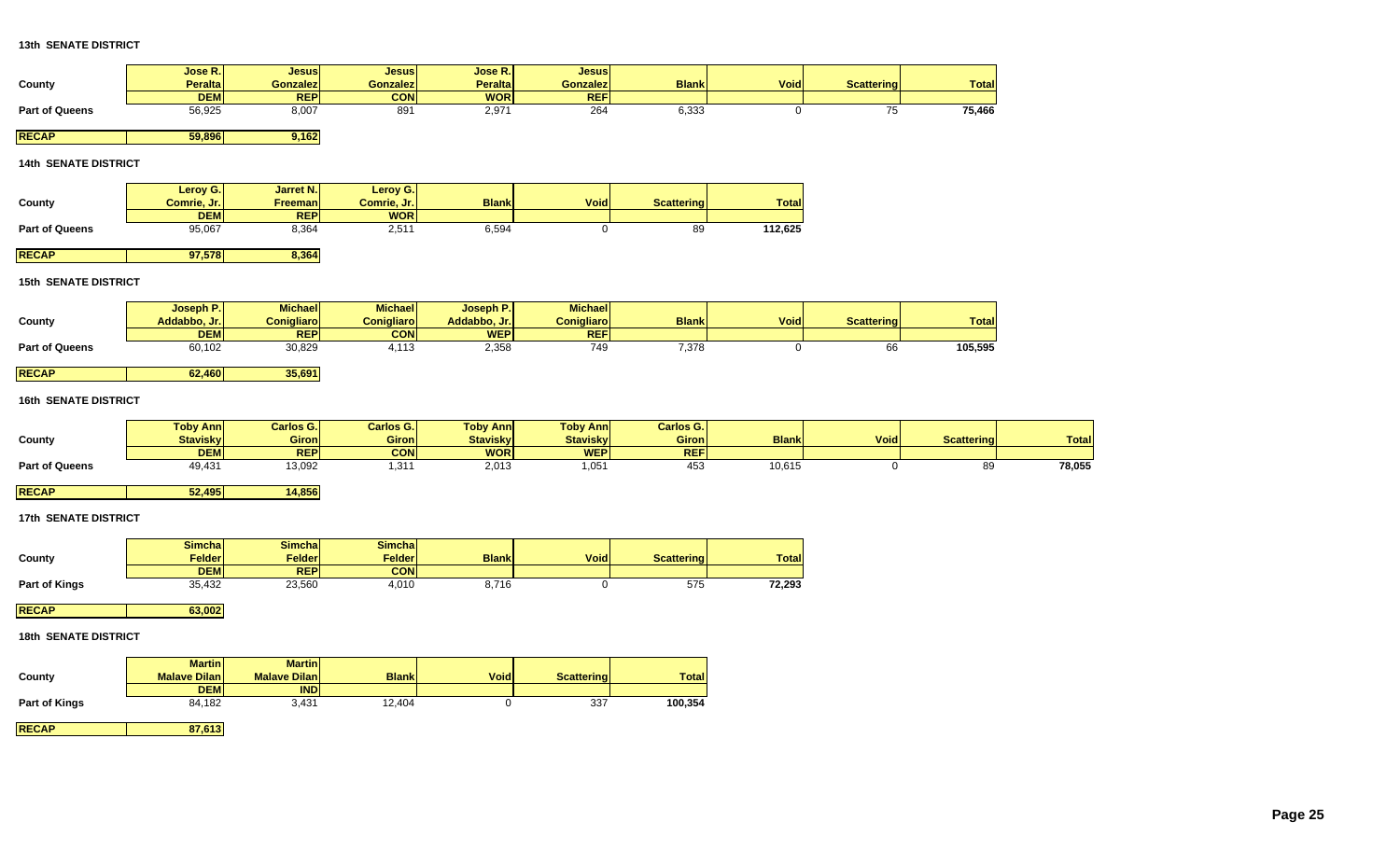|                      | Roxanne J.I<br><b>Persaud</b> | Roxanne J.I<br><b>Persaud</b> | <b>Blank</b> | <b>Void</b> | Scattering | <b>Total</b> |
|----------------------|-------------------------------|-------------------------------|--------------|-------------|------------|--------------|
| County               |                               |                               |              |             |            |              |
|                      | <b>DEM</b>                    | <b>WOR</b>                    |              |             |            |              |
| <b>Part of Kings</b> | 86,433                        | 3,786                         | 15,297       |             | 193        | 105,709      |

### **RECAP** 90,219

#### **20th SENATE DISTRICT**

|                      | Jesse E.   | Menachem M. | <b>Menachem M.I.</b> | Jesse E.   | <b>Jesse E.I</b> |              |             |                   |              |
|----------------------|------------|-------------|----------------------|------------|------------------|--------------|-------------|-------------------|--------------|
| County               | Hamilton   | Raitport    | <b>Raitport</b>      | Hamilton   | <b>Hamilton</b>  | <b>Blank</b> | <b>Void</b> | <b>Scattering</b> | <b>Total</b> |
|                      | <b>DEM</b> | <b>REPI</b> | <b>CON</b>           | <b>WOR</b> | <b>IND</b>       |              |             |                   |              |
| <b>Part of Kings</b> | 84,081     | 1.705       | 0.001                | 5,465      | 726              | 6,038        |             | 140<br>╹          | 102,128      |

**RECAP 90,272 5,706** 

#### **21st SENATE DISTRICT**

|                      | Kevin S.I     | <b>Brian W.</b> | Kevin S.I     |              |             |                   |              |
|----------------------|---------------|-----------------|---------------|--------------|-------------|-------------------|--------------|
| County               | <b>Parker</b> | Kelly           | <b>Parker</b> | <b>Blank</b> | <b>Void</b> | <b>Scattering</b> | <b>Total</b> |
|                      | <b>DEM</b>    | CONI            | <b>WOR</b>    |              |             |                   |              |
| <b>Part of Kings</b> | 101,370       | 4,256           | 8,312         | 7,813        |             | 128               | 121,879      |

**RECAP** 109,682 4,256

#### **22nd SENATE DISTRICT**

|                      | <b>Martin J.</b> | <b>Martin J.I</b> | <b>Martin J.I</b> | <b>Martin J.I</b> |              |             |                   |              |
|----------------------|------------------|-------------------|-------------------|-------------------|--------------|-------------|-------------------|--------------|
| County               | <b>Golden</b>    | Golden            | <b>Golden</b>     | <b>Golden</b>     | <b>Blank</b> | <b>Void</b> | <b>Scattering</b> | <b>Total</b> |
|                      | <b>REPI</b>      | <b>CON</b>        | <b>IND</b>        | <b>REF</b>        |              |             |                   |              |
| <b>Part of Kings</b> | 47,491           | 5,694             | 6,654             | 2,194             | 24,636       |             | .054              | 87,723       |

## **RECAP** 62,033

#### **23rd SENATE DISTRICT**

| County                  | Diane J.<br><b>Savino</b> | Diane J.<br><b>Savinol</b> | <b>Blank</b> | <b>Void</b> | <b>Scattering</b> | <b>Total</b> |
|-------------------------|---------------------------|----------------------------|--------------|-------------|-------------------|--------------|
|                         | <b>DEM</b>                | <b>IND</b>                 |              |             |                   |              |
| <b>Part of Kings</b>    | 23,977                    | 3,044                      | 15,426       |             | 119               | 42,566       |
| <b>Part of Richmond</b> | 34.084                    | 2.761                      | 9.766        |             | 200               | 46,811       |
| Total                   | 58,061                    | 5,805                      | 25,192       |             | 319               | 89,377       |

**RECAP 63,866**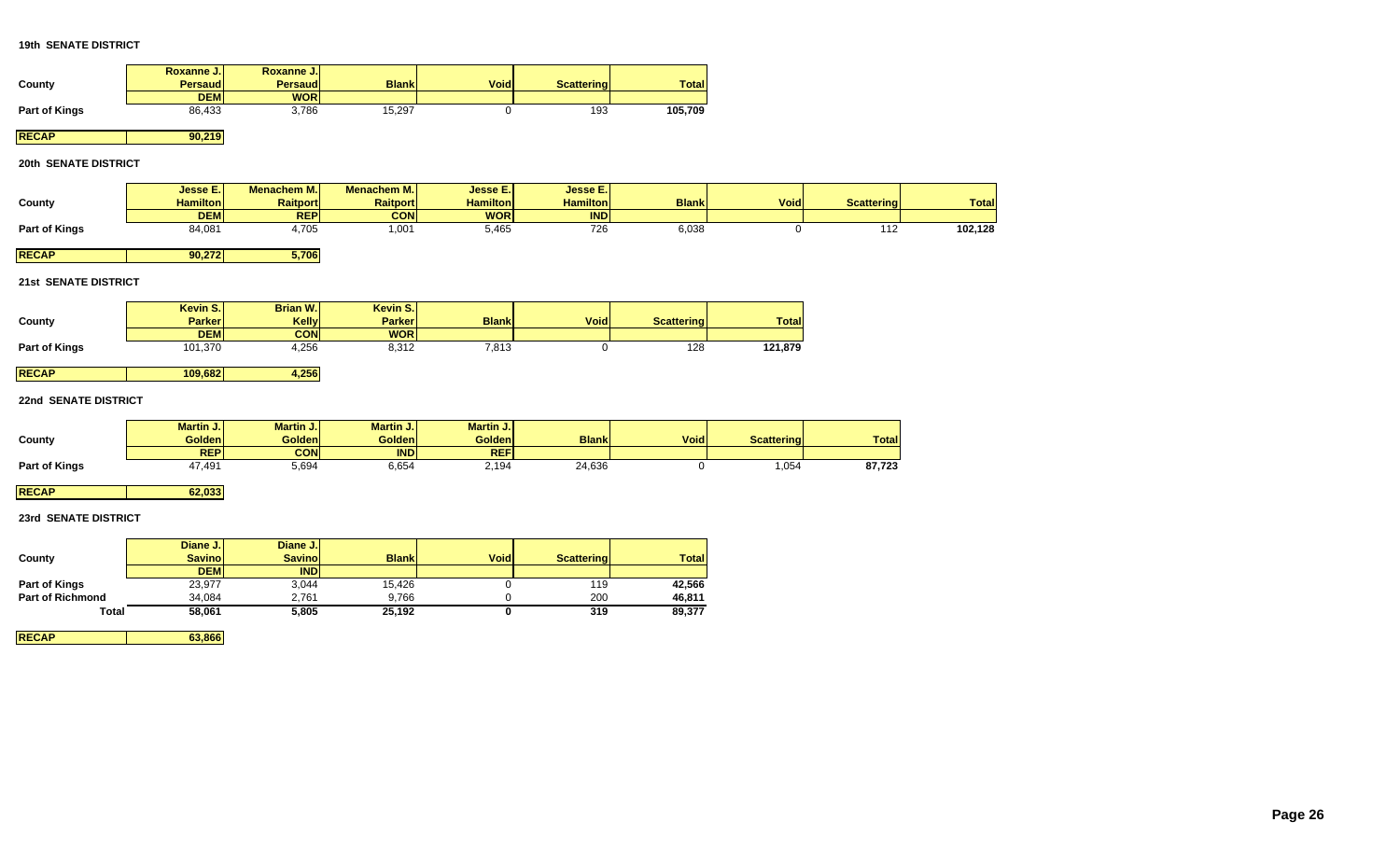| County                  | Andrew J.I<br>Lanzal | <b>Andrew J.I</b><br>Lanzal | \ndrew J.I<br>Lanzal | Andrew J.I<br>Lanzal | <b>Blank</b> | <b>Void</b> | <b>Scattering</b> | Totall  |
|-------------------------|----------------------|-----------------------------|----------------------|----------------------|--------------|-------------|-------------------|---------|
|                         | <b>REP</b>           | CONI                        | <b>IND</b>           | <b>REF</b>           |              |             |                   |         |
| <b>Part of Richmond</b> | 88,720               | 9,522                       | .404                 | 74                   | 26,679       |             | 718               | 134,754 |

### **RECAP** 107,357

#### **25th SENATE DISTRICT**

| County               | <b>Velmanette</b><br><b>Montgomery</b> | <b>Mamiel</b><br>Rosel | <b>Velmanettel</b><br><b>Montgomery</b> | <b>Michael G.</b><br>Cox | <b>Blank</b> | <b>Void</b> | <b>Scattering</b> | <b>Total</b> |
|----------------------|----------------------------------------|------------------------|-----------------------------------------|--------------------------|--------------|-------------|-------------------|--------------|
|                      | <b>DEM</b>                             | <b>REP</b>             | <b>WOR</b>                              | <b>IND</b>               |              |             |                   |              |
| <b>Part of Kings</b> | 105,945                                | 3,896                  | 8,998                                   | 4.247                    | 457'         |             | 110               | 130,653      |
| <b>RECAP</b>         | 114,943                                | 3,896                  |                                         | 4,247                    |              |             |                   |              |

#### **26th SENATE DISTRICT**

|                         | <b>Daniel</b>   | <b>Daniel</b> |              |             |                   |              |
|-------------------------|-----------------|---------------|--------------|-------------|-------------------|--------------|
| County                  | <b>Squadron</b> | Squadron      | <b>Blank</b> | <b>Void</b> | <b>Scattering</b> | <b>Total</b> |
|                         | <b>DEM</b>      | <b>WOR</b>    |              |             |                   |              |
| <b>Part of Kings</b>    | 34,133          | 3,697         | 5,038        |             | 242               | 43,110       |
| <b>Part of New York</b> | 53.327          | 4.305         | 13.581       |             | 368               | 71.581       |
| Total                   | 87,460          | 8,002         | 18,619       |             | 610               | 114,691      |

## **RECAP 35,462**

#### **27th SENATE DISTRICT**

|                         | <b>Brad M.I</b> | <b>Brad M.I.</b> | Stephen        |              |             |                   |              |
|-------------------------|-----------------|------------------|----------------|--------------|-------------|-------------------|--------------|
| County                  | <b>Hoviman</b>  | <b>Hoviman</b>   | <b>Roberts</b> | <b>Blank</b> | <b>Void</b> | <b>Scattering</b> | <b>Total</b> |
|                         | <b>DEM</b>      | <b>WOR</b>       | <b>RPP</b>     |              |             |                   |              |
| <b>Part of New York</b> | 110,400         | 7,971            | 5,317          | 19,279       |             | 387               | 143,354      |

**RECAP 118,371** 118,371

#### **28th SENATE DISTRICT**

|                         | LIZ            | <b>Michael</b>    | <b>ALIZ</b>    | <b>Michael</b>    | <b>Michael</b>    | <b>Michael</b>    |                  |             |                   |              |
|-------------------------|----------------|-------------------|----------------|-------------------|-------------------|-------------------|------------------|-------------|-------------------|--------------|
| County                  | <b>Krueger</b> | <b>Zumbluskas</b> | <b>Krueger</b> | <b>Zumbluskas</b> | <b>Zumbluskas</b> | <b>Zumbluskas</b> | <b>Blank</b>     | <b>Void</b> | <b>Scattering</b> | <b>Total</b> |
|                         | <b>DEM</b>     | <b>REP</b>        | <b>WOR</b>     | <b>IND</b>        | <b>WEP</b>        | LBT <sup>'</sup>  |                  |             |                   |              |
| <b>Part of New York</b> | 97,885         | 31,612            | 3,232          | 989               | ، ا ک             | 908               | $^{\prime}$ ,831 |             |                   | 142,813      |

**RECAP 101,117** 33,788

|                         | Jose M.         | <b>Jose A.</b> | Lindal       |              |             |                   |              |
|-------------------------|-----------------|----------------|--------------|--------------|-------------|-------------------|--------------|
| County                  | <b>Serranol</b> | Colon          | <b>Ortiz</b> | <b>Blank</b> | <b>Void</b> | <b>Scattering</b> | <b>Total</b> |
|                         | <b>DEM</b>      | <b>REP</b>     | <b>CON</b>   |              |             |                   |              |
| <b>Part of Bronx</b>    | 18,111          | 686            | 318          | 3,389        |             | 13                | 22,517       |
| <b>Part of New York</b> | 38.083          | 5.472          | 1.434        | 3,924        |             | 44                | 48,957       |
| Total                   | 56,194          | 6,158          | 1,752        | 7,313        |             | 57                | 71,474       |
|                         |                 |                |              |              |             |                   |              |
| <b>RECAP</b>            | 56,194          | 6,158          | 1,752        |              |             |                   |              |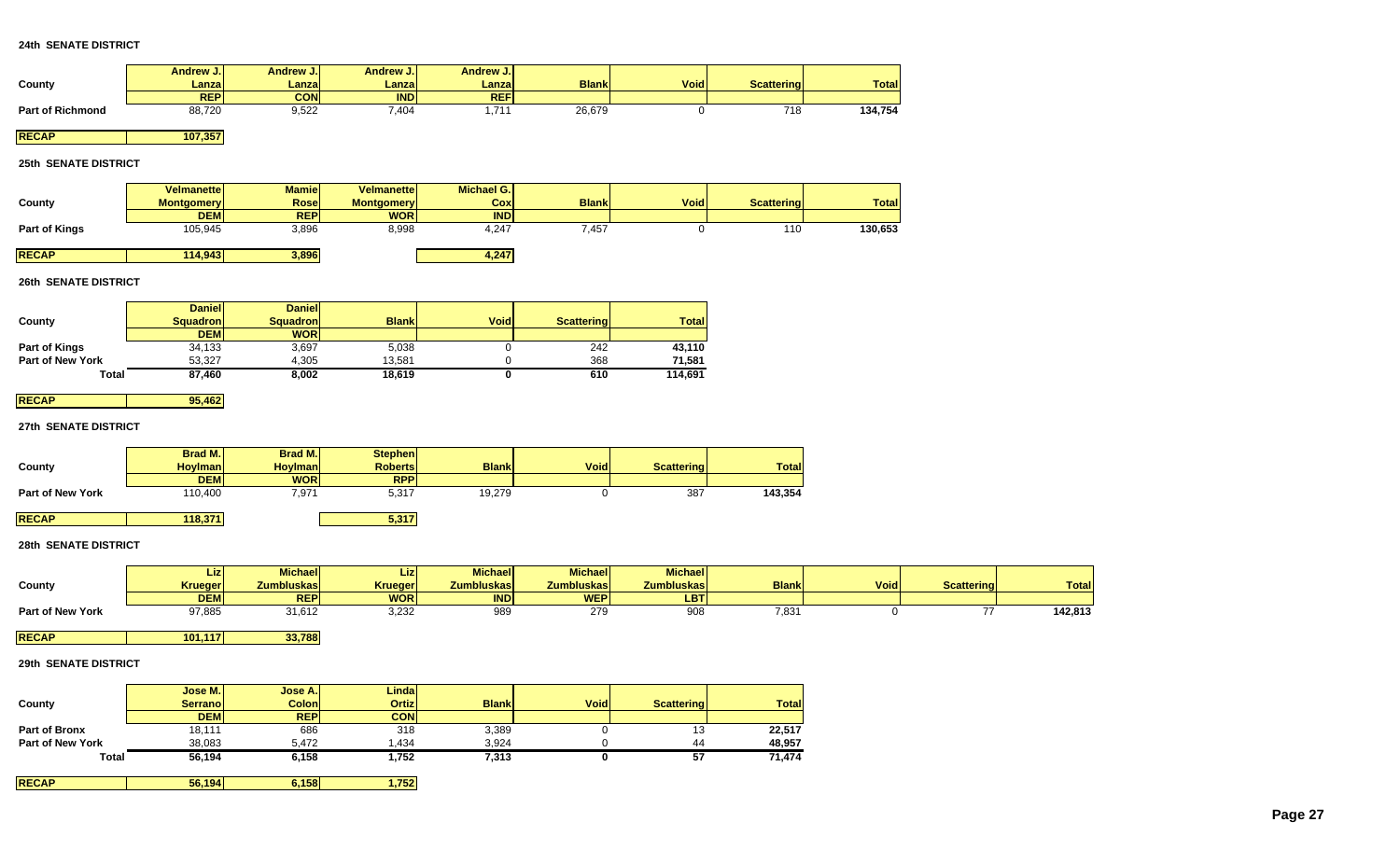- I

|                             | <b>Bill</b>                    | Jon                        | Bill                      |                          |                   |                   |                   |                   |              |
|-----------------------------|--------------------------------|----------------------------|---------------------------|--------------------------|-------------------|-------------------|-------------------|-------------------|--------------|
| County                      | <b>Perkins</b>                 | <b>Girodes</b>             | <b>Perkins</b>            | <b>Blank</b>             | <b>Void</b>       | <b>Scattering</b> | <b>Total</b>      |                   |              |
|                             | <b>DEM</b>                     | <b>REP</b>                 | <b>WOR</b>                |                          |                   |                   |                   |                   |              |
| Part of New York            | 107,425                        | 5,619                      | 5,719                     | 10,225                   | 0                 | 134               | 129,122           |                   |              |
| <b>RECAP</b>                | 113,144                        | 5,619                      |                           |                          |                   |                   |                   |                   |              |
| <b>31st SENATE DISTRICT</b> |                                |                            |                           |                          |                   |                   |                   |                   |              |
|                             |                                |                            |                           |                          |                   |                   |                   |                   |              |
|                             | <b>Marisol</b>                 | <b>Melinda</b>             | <b>John</b>               | Julia                    |                   |                   |                   |                   |              |
| County                      | <b>Alcantara</b><br><b>DEM</b> | <b>Crump</b><br><b>REP</b> | <b>Toro</b><br><b>CON</b> | Willebrand<br><b>GRN</b> | <b>Blank</b>      | <b>Void</b>       | <b>Scattering</b> | <b>Total</b>      |              |
| Part of New York            | 97,964                         |                            |                           |                          | 12,152            | $\mathbf 0$       | 339               | 126,942           |              |
|                             |                                | 8,719                      | 1,368                     | 6,400                    |                   |                   |                   |                   |              |
| <b>RECAP</b>                | 97,964                         | 8,719                      | 1,368                     | 6,400                    |                   |                   |                   |                   |              |
| 32nd SENATE DISTRICT        |                                |                            |                           |                          |                   |                   |                   |                   |              |
|                             |                                |                            |                           |                          |                   |                   |                   |                   |              |
|                             | <b>Ruben</b>                   | <b>Oswald</b>              |                           |                          |                   |                   |                   |                   |              |
| County                      | Diaz, Sr.                      | <b>Denis</b>               | <b>Blank</b>              | <b>Void</b>              | <b>Scattering</b> | <b>Total</b>      |                   |                   |              |
|                             | <b>DEM</b>                     | <b>CON</b>                 |                           |                          |                   |                   |                   |                   |              |
| Part of Bronx               | 79,574                         | 2,292                      | 10,424                    | 0                        | 114               | 92,404            |                   |                   |              |
| <b>RECAP</b>                | 79,574                         | 2,292                      |                           |                          |                   |                   |                   |                   |              |
| 33rd SENATE DISTRICT        |                                |                            |                           |                          |                   |                   |                   |                   |              |
|                             |                                |                            |                           |                          |                   |                   |                   |                   |              |
|                             | J. Gustavo                     | Steven M.                  | J. Gustavo                |                          |                   |                   |                   |                   |              |
| County                      | <b>Rivera</b>                  | <b>Stern</b>               | Rivera                    | <b>Blank</b>             | <b>Void</b>       | <b>Scattering</b> | <b>Total</b>      |                   |              |
|                             | <b>DEM</b>                     | <b>CON</b>                 | <b>WOR</b>                |                          |                   |                   |                   |                   |              |
| Part of Bronx               | 60,230                         | 1,340                      | 1,723                     | 14,141                   | 0                 | 55                | 77,489            |                   |              |
| <b>RECAP</b>                | 61,953                         | 1,340                      |                           |                          |                   |                   |                   |                   |              |
| 34th SENATE DISTRICT        |                                |                            |                           |                          |                   |                   |                   |                   |              |
|                             |                                |                            |                           |                          |                   |                   |                   |                   |              |
|                             | Jeffrey D.                     | <b>Aleksander</b>          | Carl                      | Jeffrey D.               | Jeffrey D.        |                   |                   |                   |              |
| County                      | <b>Klein</b>                   | <b>Mici</b>                | <b>Lundgren</b>           | <b>Klein</b>             | <b>Klein</b>      | <b>Blank</b>      | <b>Void</b>       | <b>Scattering</b> | <b>Total</b> |
|                             | <b>DEM</b>                     | <b>CON</b>                 | <b>GRN</b>                | <b>IND</b>               | <b>WEP</b>        |                   |                   |                   |              |
| Part of Bronx               | 70,177                         | 5,184                      | 2,438                     | 1,890                    | 2,579             | 13,913            | 0                 | 103               | 96,284       |
| <b>Part of Westchester</b>  | 5,922                          | 896                        | 248                       | 314                      | 116               | 1,945             | 0                 | 7                 | 9,448        |
| <b>Total</b>                | 76,099                         | 6,080                      | 2,686                     | 2,204                    | 2,695             | 15,858            | $\pmb{0}$         | 110               | 105,732      |
| <b>RECAP</b>                | 80,998                         | 6,080                      | 2,686                     |                          |                   |                   |                   |                   |              |
| <b>35th SENATE DISTRICT</b> |                                |                            |                           |                          |                   |                   |                   |                   |              |

|                            | Andrea          | Andreal                | Andreal                | Andreal                |              |             |                   |              |
|----------------------------|-----------------|------------------------|------------------------|------------------------|--------------|-------------|-------------------|--------------|
| County                     | Stewart-Cousins | <b>Stewart-Cousins</b> | <b>Stewart-Cousins</b> | <b>Stewart-Cousins</b> | <b>Blank</b> | <b>Void</b> | <b>Scattering</b> | <b>Total</b> |
|                            | <b>DEM</b>      | <b>WOR</b>             | <b>IND</b>             | <b>WEP</b>             |              |             |                   |              |
| <b>Part of Westchester</b> | 87.271          | 4.216                  | 2,178                  | .199                   | 29,889       |             | 440               | 125,193      |

```
RECAP 94,864
```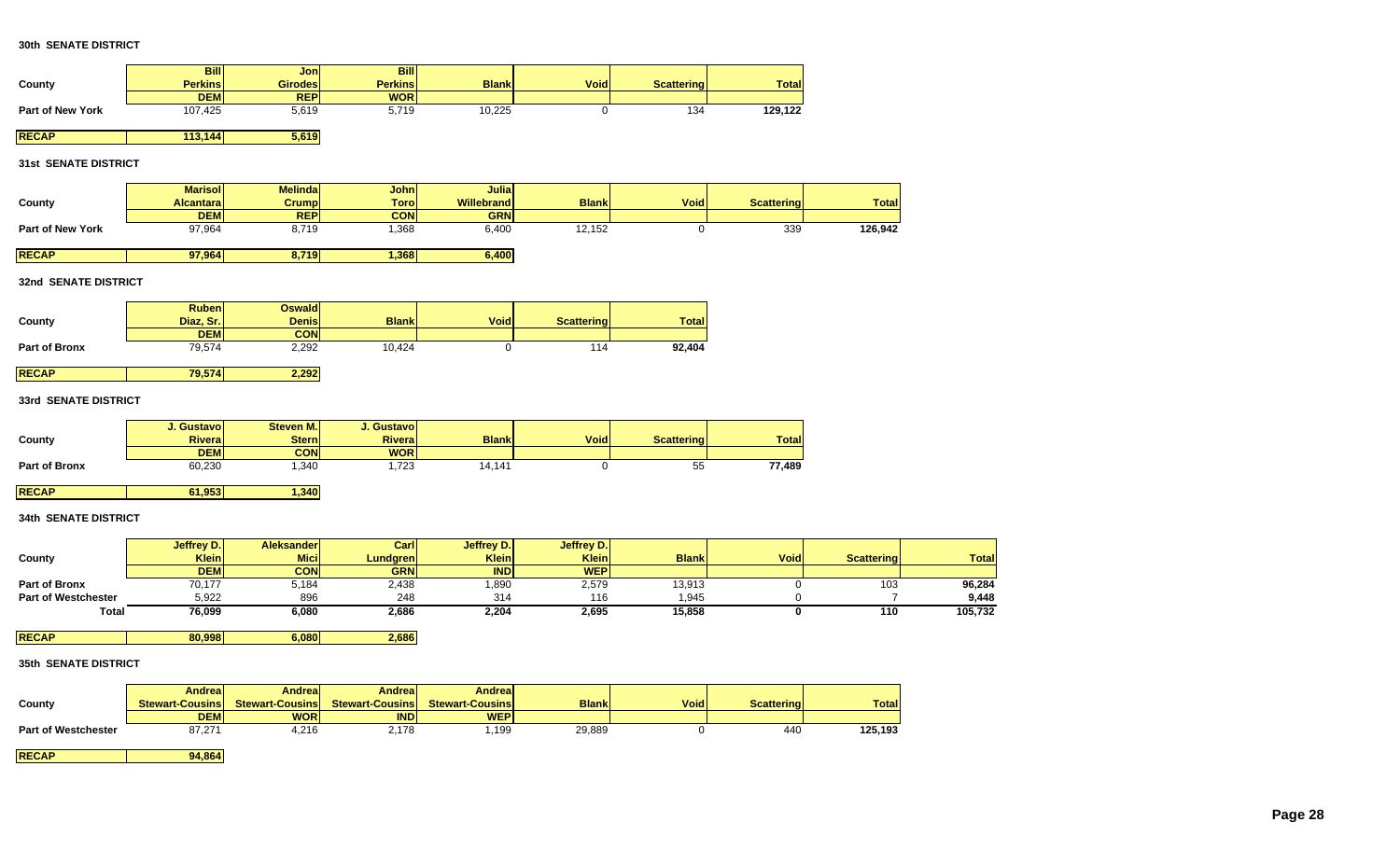| County                     | Jamaal T.<br><b>Bailey</b> | Robert<br><b>Diamondl</b> | Jamaal T.<br><b>Bailey</b> | <b>Blank</b> | <b>Void</b> | <b>Scattering</b> | <b>Total</b> |
|----------------------------|----------------------------|---------------------------|----------------------------|--------------|-------------|-------------------|--------------|
|                            | <b>DEM</b>                 | <b>CON</b>                | <b>WOR</b>                 |              |             |                   |              |
| <b>Part of Bronx</b>       | 68.292                     | .783                      | .862                       | 9.780        |             | 62                | 81,779       |
| <b>Part of Westchester</b> | 17.615                     | 673                       | 464                        | 3.900        |             |                   | 22.662       |
| <b>Total</b>               | 85.907                     | 2.456                     | 2,326                      | 13,680       |             | 72<br>. .         | 104,441      |

**RECAP 88,233 2,456** 

#### **37th SENATE DISTRICT**

|                     | George      | Julia P.        | <b>Julia P.</b> | <b>George</b> | Julia P.       | George     | Julia P.   |                          |             |                   |              |
|---------------------|-------------|-----------------|-----------------|---------------|----------------|------------|------------|--------------------------|-------------|-------------------|--------------|
| County              | Latimer     | <b>Killian</b>  | <b>Killian</b>  | Latimer       | <b>Killian</b> | Latimer    | Killian    | <b>Blank</b>             | <b>Void</b> | <b>Scattering</b> | <b>Total</b> |
|                     | <b>DEMI</b> | <b>REP</b>      | <b>CON</b>      | <b>WOR</b>    | anv.           | <b>WEP</b> | <b>REF</b> |                          |             |                   |              |
| Part of Westchester | 69,420      | EN 719<br>ט ו,ט | 5,216           | 2,815         | 1,809          | 56.        | 420        | $\overline{a}$<br>סטו, ו |             |                   | 142,537      |

**RECAP** 73,116 58,164

#### **38th SENATE DISTRICT**

|                            | <b>David</b> | <b>Thomas F.</b> | <b>Thomas F.I.</b> | <b>David</b>    | <b>David</b>    | <b>Thomas F.I.</b> |              |             |                   |              |
|----------------------------|--------------|------------------|--------------------|-----------------|-----------------|--------------------|--------------|-------------|-------------------|--------------|
| County                     | Carluccil    | <b>DePriscol</b> | <b>DePriscol</b>   | <b>Carlucci</b> | <b>Carlucci</b> | <b>DePriscol</b>   | <b>Blank</b> | <b>Void</b> | <b>Scattering</b> | <b>Total</b> |
|                            | <b>DEM</b>   | <b>REP</b>       | <b>CON</b>         | <b>IND</b>      | <b>WEP</b>      | <b>REF</b>         |              |             |                   |              |
| <b>Part of Rockland</b>    | 62,822       | 29,228           | 4.414              | 2,954           | .123            | 3.93'              | 10,866       | 48ء         |                   | 115.571      |
| <b>Part of Westchester</b> | 9.895        | 3.564            | 436                | 332             | 191             | 39                 | 1.507        |             |                   | 15.972       |
| Total                      | 72,717       | 32,792           | 4,850              | 3,286           | 314.،           | 3,970              | 12,373       | 148         | ດາ                | 131,543      |

### **RECAP** 77,317 41,612

#### **39th SENATE DISTRICT**

|                         | <b>Christopher W.I.</b> | William J.  | William J.  | <b>Christopher W.</b> | William J.    | <b>Christopher W.</b> | William J.  |              |             |                   |              |
|-------------------------|-------------------------|-------------|-------------|-----------------------|---------------|-----------------------|-------------|--------------|-------------|-------------------|--------------|
| County                  | <b>Eachus</b>           | Larkin, Jr. | Larkin, Jr. | <b>Eachus</b>         | Larkin, Jr. I | <b>Eachus</b>         | Larkin, Jr. | <b>Blank</b> | <b>Void</b> | <b>Scattering</b> | <b>Total</b> |
|                         | <b>DEM</b>              | <b>REP</b>  | <b>CON</b>  | <b>WOR</b>            | <b>IND</b>    | <b>WEP</b>            | <b>REF</b>  |              |             |                   |              |
| Part of Orange          | 32,082                  | 39,191      | 4,962       | 2,133                 | 6,047         | 580                   | 342         | 6,962        |             |                   | 92,333       |
| <b>Part of Rockland</b> | 9,221                   | 7,645       | 1,300       | 491                   | 332           | 190                   | 132         | 3,131        |             |                   | 22,478       |
| Part of Ulster          | 2,612                   | 4.174       | 652         | 258                   | 232           |                       |             | 514          |             |                   | 8,543        |
| <b>Total</b>            | 43,915                  | 51,010      | 6,914       | 2,882                 | 6,61          | 844                   | 496         | 10,607       | 26          | 49                | 123,354      |

**RECAP 47,641 65,031** 

|                            | <b>Alison</b> | Terrence P.I  | <b>Terrence P.I.</b> | <b>Alison</b> | Terrence P.I  | Terrence P.I  |              |             |                   |              |
|----------------------------|---------------|---------------|----------------------|---------------|---------------|---------------|--------------|-------------|-------------------|--------------|
| County                     | <b>Boak</b>   | <b>Murphy</b> | <b>Murphy</b>        | <b>Boak</b>   | <b>Murphy</b> | <b>Murphy</b> | <b>Blank</b> | <b>Void</b> | <b>Scattering</b> | <b>Total</b> |
|                            | <b>DEM</b>    | <b>REP</b>    | <b>CON</b>           | <b>WOR</b>    | <b>IND</b>    | <b>REF</b>    |              |             |                   |              |
| <b>Part of Dutchess</b>    | 2,765         | 5,458         | 740                  | 225           | 305           | 44            | 801          |             |                   | 10,349       |
| <b>Part of Putnam</b>      | 7,857         | 16,527        | 2,292                | 579           | 870           | 90            | 2,416        |             |                   | 30,635       |
| <b>Part of Westchester</b> | 45,084        | 46,408        | 5,021                | 2.227         | 2,231         | 326           | 6,912        |             |                   | 108.243      |
| Total                      | 55,706        | 68,393        | 8,053                | 3,031         | 3,406         | 460           | 10,129       |             | 45                | 149,227      |

```
RECAP 58,737 80,312
```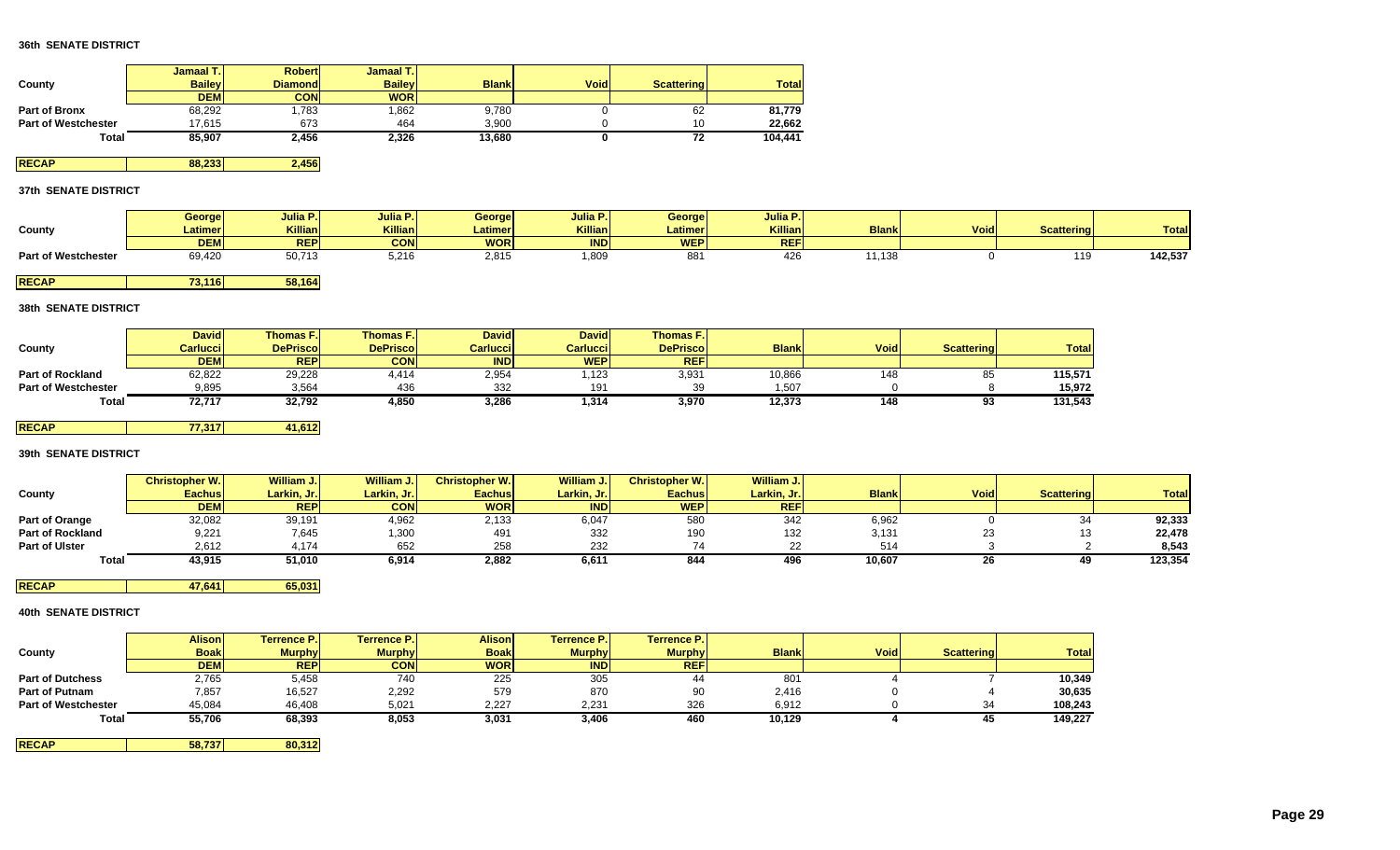|                         | <b>Terry</b>  | <b>Susan J.</b> | Susan J.I     | <b>Terry</b>  | Terry      | Susan J.      | Terry      | Susan J.      |              |             |                   |              |
|-------------------------|---------------|-----------------|---------------|---------------|------------|---------------|------------|---------------|--------------|-------------|-------------------|--------------|
| County                  | <b>Gipson</b> | <b>Serino</b>   | <b>Serino</b> | <b>Gipson</b> | Gipsonl    | <b>Serino</b> | Gipson     | <b>Serino</b> | <b>Blank</b> | <b>Void</b> | <b>Scattering</b> | <b>Total</b> |
|                         | <b>DEM</b>    | <b>REP</b>      | <b>CON</b>    | <b>GRN</b>    | <b>WOR</b> | <b>IND</b>    | <b>WEP</b> | REF           |              |             |                   |              |
| <b>Part of Dutchess</b> | 45,877        | 52,533          | 7,815         | ,326          | 3,086      | 2,930         | 680        | 44ث           | 6,965        |             |                   | 121,817      |
| <b>Part of Putnam</b>   | 6,842         | 7,555           | 1.186         | 208           | 475        | 424           | 122        |               | .357         |             |                   | 18,230       |
| Tota.                   | 52,719        | 60,088          | 9,001         | 1,534         | 3,561      | 3,354         | 802        | 499           | 8,322        |             |                   | 140,047      |

**RECAP 58,616** 72,942

#### **42nd SENATE DISTRICT**

|                         | Pramilla S.   | John J.        | John J.        | John J.        | John J.        |              |       |                   |              |
|-------------------------|---------------|----------------|----------------|----------------|----------------|--------------|-------|-------------------|--------------|
| County                  | <b>Malick</b> | <b>Bonacic</b> | <b>Bonacic</b> | <b>Bonacic</b> | <b>Bonacic</b> | <b>Blank</b> | Voidl | <b>Scattering</b> | <b>Total</b> |
|                         | <b>DEM</b>    | <b>REPI</b>    | <b>CON</b>     | <b>IND</b>     | <b>REF</b>     |              |       |                   |              |
| <b>Sullivan</b>         | 9,128         | 14,257         | 2,347          | .205           | 89             | 3,394        | 49    | 15                | 30,484       |
| <b>Part of Delaware</b> | ,257          | 4,077          | 414            | 239            | 21             | 381          |       |                   | 6,397        |
| Part of Orange          | 22,771        | 29,374         | 3.729          | ,708           | 202            | 6,524        |       | 25                | 64,333       |
| Part of Ulster          | 10,511        | 8,635          | 292. ا         | 803            | 110            | 899، ا       |       | 24                | 23,288       |
| Total                   | 43,667        | 56,343         | 7,782          | 3,955          | 422            | 12.198       | 64    |                   | 124.502      |

**RECAP 43,667 68,502** 

#### **43rd SENATE DISTRICT County**

| -------                   |            |                  |                  |               |                |                   |                   |              |             |                   |              |
|---------------------------|------------|------------------|------------------|---------------|----------------|-------------------|-------------------|--------------|-------------|-------------------|--------------|
|                           | Shaun P.   | Kathleen A.      | Kathleen A.      | <b>Joseph</b> | Shaun P.       | Kathleen A.       | Kathleen A.       |              |             |                   |              |
| County                    | Francis    | <b>Marchione</b> | <b>Marchione</b> | Levy          | <b>Francis</b> | <b>Marchionel</b> | <b>Marchionel</b> | <b>Blank</b> | <b>Void</b> | <b>Scattering</b> | <b>Total</b> |
|                           | <b>DEM</b> | <b>REP</b>       | <b>CON</b>       | <b>GRN</b>    | <b>WOR</b>     | <b>IND</b>        | <b>REF</b>        |              |             |                   |              |
| Columbia                  | 10,942     | 13,054           | 2,074            | 628           | 1,095          | l,183             |                   | 2,049        | ZU          | د ا               | 31,152       |
| <b>Part of Rensselaer</b> | 16,436     | 25,917           | 4,644            | 1,215         | 1,637          | 2,926             | 214               | 3,853        |             | 25                | 56,869       |
| Part of Saratoga          | 18,617     | 28,048           | 3,380            | 1,424         | 1,246          | 1,912             | 186               | 3,888        |             | 23                | 58,724       |
| <b>Part of Washington</b> | 631        | ,153             | 206              |               | 56             | 59                |                   | 111          |             |                   | 2,289        |
| <b>Total</b>              | 46,626     | 68,172           | 10,304           | 3,330         | 4,034          | 6,080             | 501               | 9,901        | 22          | 64                | 149,034      |
|                           |            |                  |                  |               |                |                   |                   |              |             |                   |              |

**44th SENATE DISTRICT** 

|                           | Neil D.        | <b>Christopher F.I.</b> | <b>Christopher F.</b> | <b>Deyva</b> | Neil D.        | Neil D.        | <b>Christopher F.I.</b> |              |             |                   |              |
|---------------------------|----------------|-------------------------|-----------------------|--------------|----------------|----------------|-------------------------|--------------|-------------|-------------------|--------------|
| County                    | <b>Breslin</b> | <b>Davis</b>            | <b>Davis</b>          | Arthur       | <b>Breslin</b> | <b>Breslin</b> | <b>Davis</b>            | <b>Blank</b> | <b>Void</b> | <b>Scattering</b> | <b>Total</b> |
|                           | <b>DEM</b>     | <b>REP</b>              | <b>CON</b>            | <b>GRN</b>   | <b>WOR</b>     | <b>IND</b>     | <b>REF</b>              |              |             |                   |              |
| Part of Albany            | 61,613         | 24,524                  | 3,779                 | 2,078        | 3,728          | 3,044          | 779                     | 7,713        |             |                   | 107,437      |
| <b>Part of Rensselaer</b> | 8,203          | 3.147                   | 689                   | 423          | 607            | 626            | 118                     | .299         |             |                   | 15,123       |
| <b>Total</b>              | 69,816         | 27,671                  | 4,468                 | 2,501        | 4,335          | 3,670          | 897                     | 9,012        | 92          |                   | 122,560      |

RECAP 77,821| 33,036| 2,501|

RECAP 50,660| 85,057| 3,330|

**Page 30**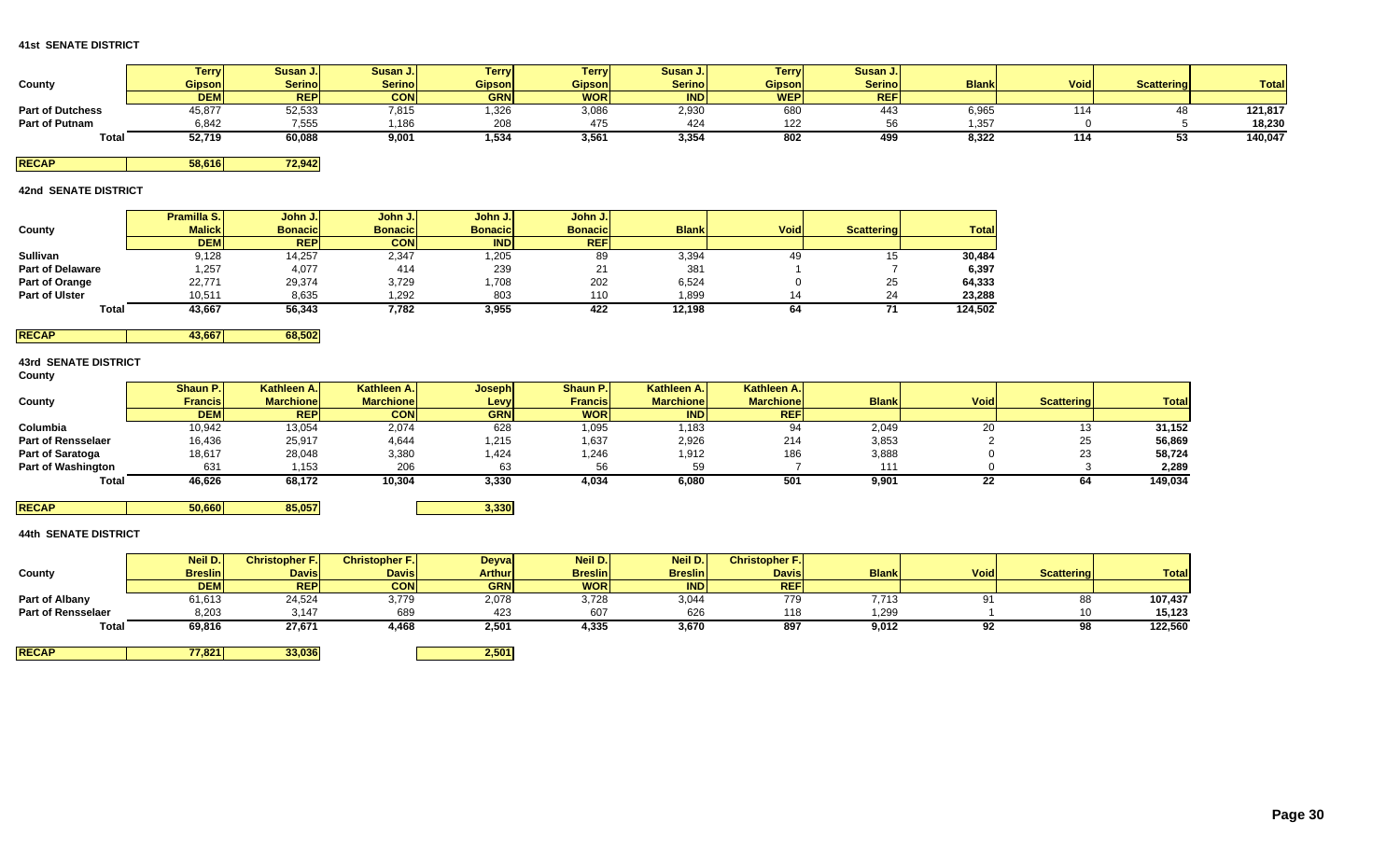|                             | <b>Elizabeth O'C.</b> | Elizabeth O'C. | <b>Stephen Matthew</b> | <b>Elizabeth O'C.</b> |              |             |                   |              |
|-----------------------------|-----------------------|----------------|------------------------|-----------------------|--------------|-------------|-------------------|--------------|
| County                      | <b>Little</b>         | Little         | <b>Ruzbacki</b>        | Littlel               | <b>Blank</b> | <b>Void</b> | <b>Scattering</b> | <b>Total</b> |
|                             | <b>REP</b>            | <b>CON</b>     | <b>GRN</b>             | <b>IND</b>            |              |             |                   |              |
| <b>Clinton</b>              | 19.141                | .803           | 3,266                  | 2,621                 | 7,681        |             | 22                | 34,536       |
| <b>Essex</b>                | 10.589                | 1,014          | 1.716                  | 1,253                 | 2,885        |             |                   | 17,462       |
| Franklin                    | 10,635                | 929            | .585                   | 1,278                 | 2,661        |             | 12                | 17,109       |
| Warren                      | 19.906                | 2.129          | 3,559                  | 2,146                 | 3,800        |             | 18                | 31,561       |
| <b>Part of St. Lawrence</b> | 708.                  | 208            | 300                    | 126                   | 682          |             |                   | 3,024        |
| <b>Part of Washington</b>   | 14,037                | .885           | 2.127                  | 1,309                 | 3,021        |             | 13                | 22,392       |
| <b>Total</b>                | 76.016                | 7,968          | 12,553                 | 8,733                 | 20,730       | 14          | 70                | 126,084      |

**12,553** 

**46th SENATE DISTRICT** 

**RECAP 92,717** 

|                            | Sara K.        | George A     | George A.    | George A.    | Sara K.        | George A.    | Sara K.        | George A.    |              |             |                   |              |
|----------------------------|----------------|--------------|--------------|--------------|----------------|--------------|----------------|--------------|--------------|-------------|-------------------|--------------|
| County                     | <b>Niccoli</b> | Amedore, Jr. | Amedore, Jr. | Amedore, Jr. | <b>Niccoli</b> | Amedore, Jr. | <b>Niccoli</b> | Amedore, Jr. | <b>Blank</b> | <b>Void</b> | <b>Scattering</b> | <b>Total</b> |
|                            | <b>DEM</b>     | <b>REP</b>   | <b>CON</b>   | <b>GRN</b>   | <b>WOR</b>     | <b>IND</b>   | <b>WEP</b>     | <b>REF</b>   |              |             |                   |              |
| Greene                     | 5,093          | 12,672       | 1,799        | 237          | 512            | 617          | 150            | $\circ$      | 141          |             |                   | 22,325       |
| Montgomery                 | 3,990          | 11,427       | 1,614        | 191          | 367            | 594          | 114            | 89           | 869          |             |                   | 19,274       |
| Part of Albany             | 11,494         | 15,386       | 2,238        | 316          | 913            | 1,090        | 343            | 117          | 1.341        | 56          |                   | 33,310       |
| <b>Part of Schenectady</b> | 4,622          | 11,755       | 1,990        | 173          | 355            | 772          | 144            |              | 612          |             |                   | 20,531       |
| <b>Part of Ulster</b>      | 18,993         | 16,483       | 2,940        | 582          | 2,450          | 1,358        | 531            | 117          | 3,094        |             |                   | 46,592       |
| <b>Total</b>               | 44,192         | 67,723       | 10,581       | 499. ا       | 4,597          | 4,431        | 282, ا         | 482          | 7,057        | 128         |                   | 142,032      |

**RECAP** 50,071 84,716

#### **47th SENATE DISTRICT**

|                            | Joseph A.     | Joseph A.     | Joseph A.     | Joseph A.     |              |             |                   |              |
|----------------------------|---------------|---------------|---------------|---------------|--------------|-------------|-------------------|--------------|
| County                     | <b>Griffo</b> | <b>Griffo</b> | <b>Griffo</b> | <b>Griffo</b> | <b>Blank</b> | <b>Void</b> | <b>Scattering</b> | <b>Total</b> |
|                            | <b>REP</b>    | <b>CON</b>    | <b>IND</b>    | <b>REF</b>    |              |             |                   |              |
| Lewis                      | 8,033         | 881           | 749           | 59            | .719         |             |                   | 11,455       |
| <b>Part of Oneida</b>      | 51,258        | 6,676         | 7,064         | .169          | 20,089       |             | 240               | 86,496       |
| <b>Part of St.Lawrence</b> | 9,033         | .044          | l.126         | 162           | 4.733        |             | 45                | 16.143       |
| Total                      | 68.324        | 8,601         | 8,939         | 390, ا        | 26,541       |             | 299               | 114,094      |

## **RECAP** 87,254

#### **48th SENATE DISTRICT**

|                            | Patricia A.     | Patricia A.     | Patricia A.     | <b>Patricia A.</b> |              |             |                   |              |
|----------------------------|-----------------|-----------------|-----------------|--------------------|--------------|-------------|-------------------|--------------|
| County                     | <b>Ritchiel</b> | <b>Ritchiel</b> | <b>Ritchiel</b> | <b>Ritchiel</b>    | <b>Blank</b> | <b>Void</b> | <b>Scattering</b> | <b>Total</b> |
|                            | <b>REP</b>      | <b>CON</b>      | <b>IND</b>      | <b>REF</b>         |              |             |                   |              |
| Jefferson                  | 25,564          | 2,714           | 2,987           | 317                | 6,821        | 29          | 109               | 38,541       |
| Oswego                     | 29,997          | 4,117           | 3,855           | 512                | 9,822        | 12          | 140               | 48.455       |
| <b>Part of St.Lawrence</b> | 13.635          | .481            | 1.445           | 183                | 3.660        |             | 61                | 20.465       |
| Total                      | 69,196          | 8,312           | 8,287           | 1,012              | 20,303       | 4.          | 310               | 107,461      |

**RECAP 86,807**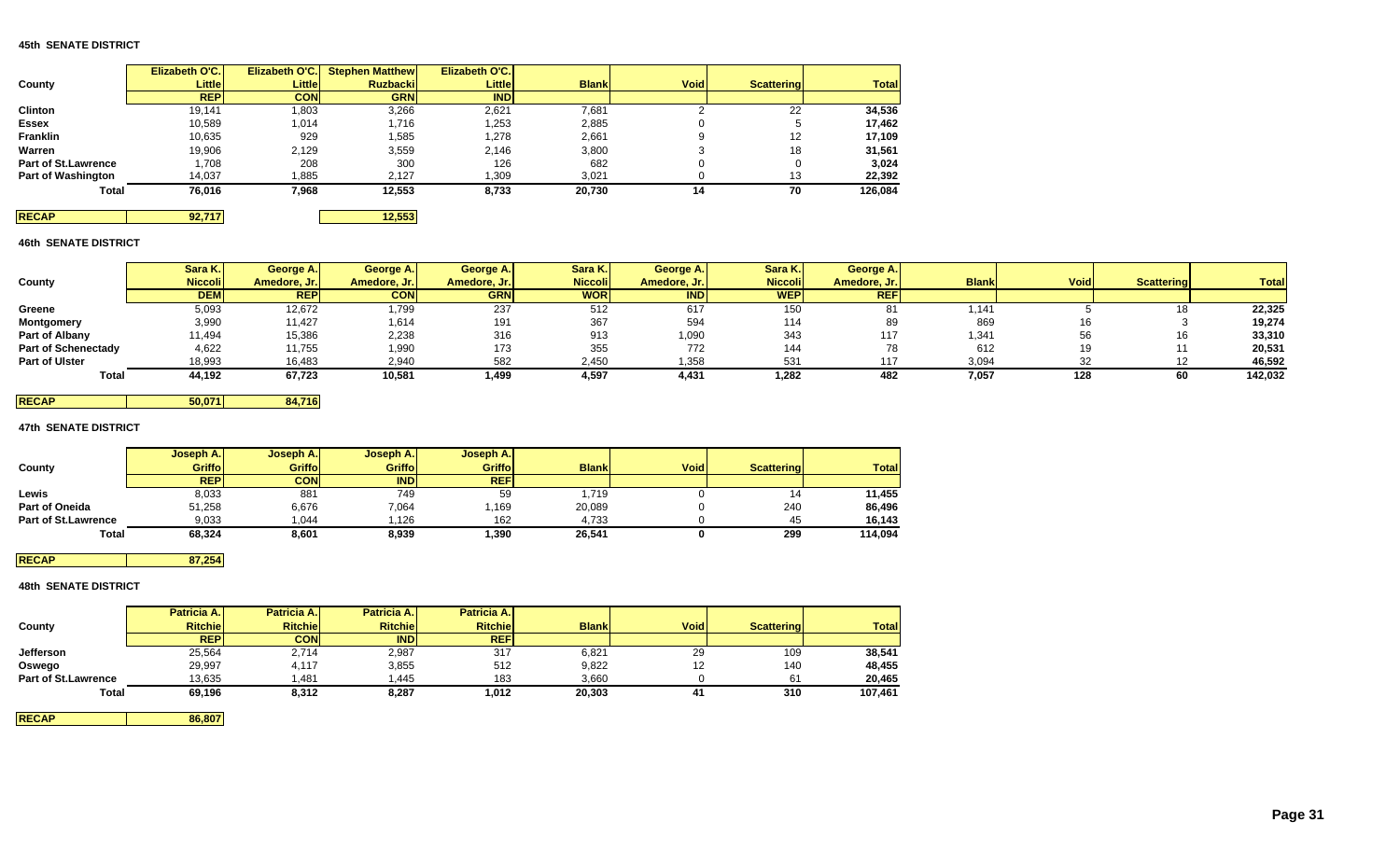| County              | <b>Chad</b><br><b>Putman</b> | James N.<br><b>Tedisco</b> | <b>James N.</b><br><b>Tedisco</b> | Chad<br><b>Putman</b> | James N.<br>Tediscol | Chad<br>Putman | James N.<br><b>Tedisco</b> | <b>Blank</b> | <b>Void</b> | <b>Scattering</b> | <b>Total</b> |
|---------------------|------------------------------|----------------------------|-----------------------------------|-----------------------|----------------------|----------------|----------------------------|--------------|-------------|-------------------|--------------|
|                     | <b>DEM</b>                   | <b>REP</b>                 | <b>CON</b>                        | <b>WOR</b>            | <b>IND</b>           | <b>WEP</b>     | REF                        |              |             |                   |              |
| Fulton              | 3,941                        | 13,465                     | .376                              | 300                   | 523                  |                | 81                         | 644. ا       |             | 10                | 21,463       |
| Hamilton            | 660                          | 2,023                      | 193                               | -35                   |                      |                | 15                         | 267          |             |                   | 3,277        |
| Part of Herkimer    | 1,030                        | 2,932                      | 307                               | 117                   | 127                  |                | 22                         | 931          |             |                   | 5,504        |
| Part of Saratoga    | 13,463                       | 32,456                     | 4,148                             | 882                   | 1,965                | 356            | 253                        | 2,855        |             | 16                | 56,394       |
| Part of Schenectady | 16,603                       | 22,190                     | 3,092                             | 980                   | 1,633                | 357            | 192                        | 2,015        | 26          | 24                | 47,112       |
| Total               | 35,697                       | 73,066                     | 9,116                             | 2,314                 | 4,311                | 873            | 563                        | 7,712        |             |                   | 133,750      |

**RECAP** 38,884 87,056

#### **50th SENATE DISTRICT**

|                  | John A.             | John A.I            | John A.             | John A.I            |              |             |            |              |
|------------------|---------------------|---------------------|---------------------|---------------------|--------------|-------------|------------|--------------|
| County           | <b>DeFranciscol</b> | <b>DeFranciscol</b> | <b>DeFranciscol</b> | <b>DeFranciscol</b> | <b>Blank</b> | <b>Void</b> | Scattering | <b>Total</b> |
|                  | <b>REP</b>          | CONI                | <b>IND</b>          | <b>REF</b>          |              |             |            |              |
| Part of Cayuga   | 6.910               | ,001                | 889                 | 124                 | 3,325        |             | 63         | 12,313       |
| Part of Onondaga | 78.617              | 10.231              | 11.176              | .141                | 29.989       |             | 977        | 132.131      |
| Total            | 85.527              | 11.232              | 12.065              | 1.265               | 33.314       |             | .040       | 144.444      |

## **51st SENATE DISTRICT**

**RECAP 110,089** 

|                         | <b>Jermainel</b> | James L.      | James L.      | James L.      | <b>Jermainel</b>      | James L.      |              |             |                   |              |
|-------------------------|------------------|---------------|---------------|---------------|-----------------------|---------------|--------------|-------------|-------------------|--------------|
| County                  | Bagnall-Graham   | <b>Seward</b> | <b>Seward</b> | <b>Seward</b> | <b>Bagnall-Graham</b> | <b>Seward</b> | <b>Blank</b> | <b>Void</b> | <b>Scattering</b> | <b>Total</b> |
|                         | <b>DEM</b>       | <b>REP</b>    | <b>CON</b>    | <b>IND</b>    | <b>WEP</b>            | <b>REF</b>    |              |             |                   |              |
| Cortland                | 4,776            | 11,634        | 1,315         | 769           | 332                   | 162           | 1,462        |             |                   | 20,453       |
| Otsego                  | 5,779            | 15,565        | 1,518         | 1,251         | 388                   | 167           | 1,242        | 12          | 14                | 25,936       |
| Schoharie               | 2,541            | 8,495         | 1,318         | 624           | 163                   | 64            | 948          |             | 10                | 14,165       |
| Part of Cayuga          | 208. ا           | 3,403         | 417           | 234           | 56                    | 32            | 429          |             |                   | 5,781        |
| <b>Part of Chenango</b> | l,115            | 3,627         | 438           | 176           | 87                    | 64            | 412          |             |                   | 5,927        |
| <b>Part of Delaware</b> | 2,605            | 6,907         | 743           | 430           | 169                   | 51            | 738          |             |                   | 11,648       |
| <b>Part of Herkimer</b> | 3,080            | 12,871        | 1,527         | 797           | 244                   | 249           | 2,408        |             |                   | 21,198       |
| <b>Part of Tompkins</b> | 5,482            | 5,158         | 607           | 532           | 427                   | 67            | 875          |             | 13                | 13,163       |
| <b>Part of Ulster</b>   | 3,313            | 2,736         | 535           | 213           | 225                   | 30            | 778          |             |                   | 7,845        |
| Total                   | 29,899           | 70,396        | 8,418         | 5,026         | 2,091                 | 886           | 9,292        | 43          | 65                | 126,116      |
| <b>RECAP</b>            | 31,990           | 84,726        |               |               |                       |               |              |             |                   |              |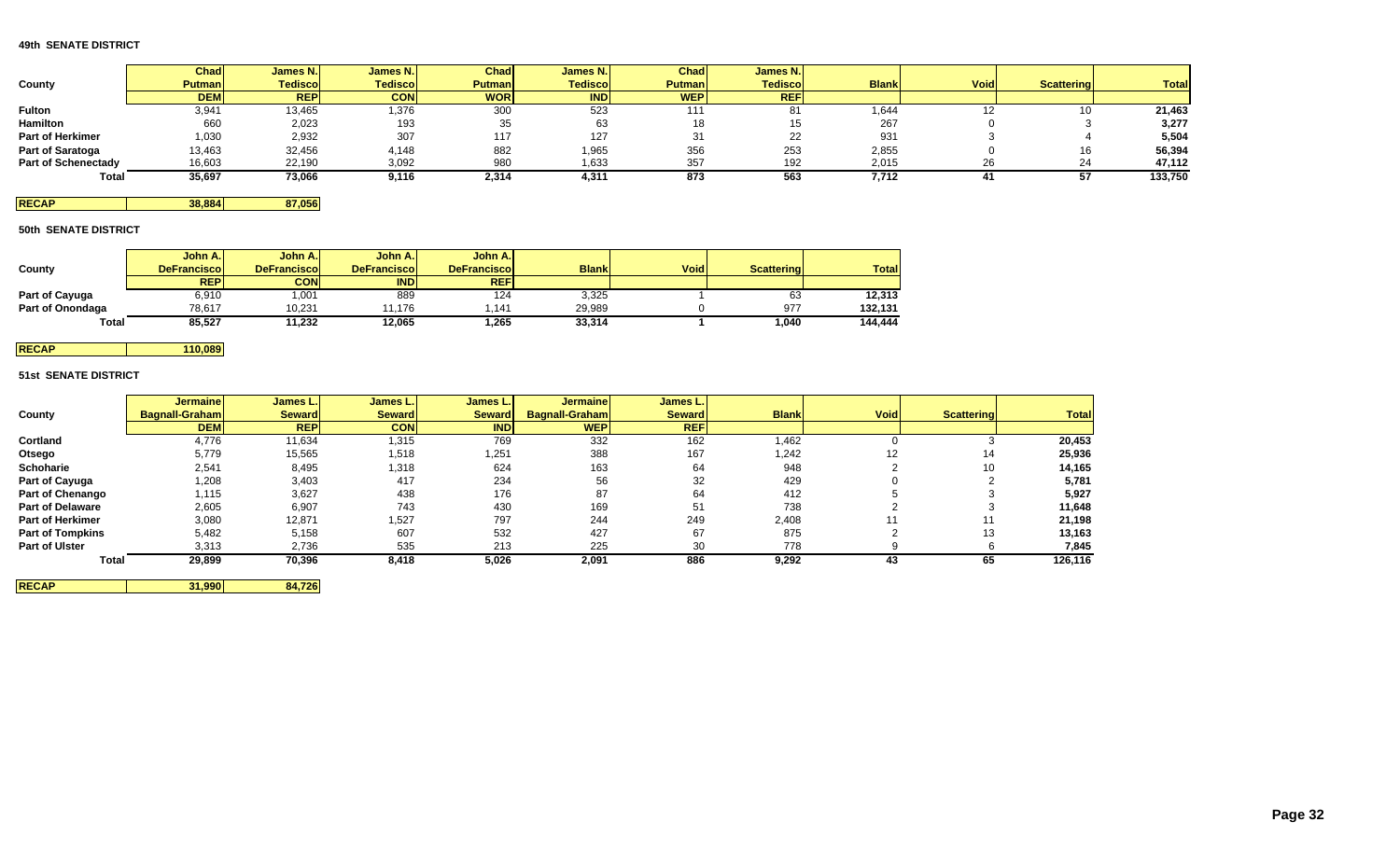#### **52nd SENATE DISTRICT**

|                         | <b>Sharon</b> | Frederick J. | <b>Frederick J.</b> | <b>Sharon</b> | <b>Frederick J.I.</b> | <b>Frederick J.</b> |              |             |                   |              |
|-------------------------|---------------|--------------|---------------------|---------------|-----------------------|---------------------|--------------|-------------|-------------------|--------------|
| County                  | <b>Ball</b>   | Akshar, II   | Akshar, II          | <b>Ball</b>   | Akshar, II            | Akshar, II          | <b>Blank</b> | <b>Void</b> | <b>Scattering</b> | <b>Total</b> |
|                         | <b>DEM</b>    | <b>REP</b>   | <b>CON</b>          | <b>WOR</b>    | <b>IND</b>            | <b>REF</b>          |              |             |                   |              |
| Broome                  | 20,442        | 50,927       | 4,926               | 2,219         | 3,322                 | 884                 | 4,156        | 49          | 57                | 86,982       |
| Tioga                   | 4,334         | 14,519       | 1,287               | 473           | 754                   | 156                 | 023          |             |                   | 22,555       |
| Part of Chenango        | 2,533         | 9,222        | 896                 | 274           | 599                   | 189                 | 666          |             |                   | 14,392       |
| <b>Part of Delaware</b> | 254           | 1.315        | 105                 |               | 66                    |                     | 92           |             |                   | 1,887        |
| <b>Total</b>            | 27,563        | 75,983       | 7,214               | 3,008         | 4,741                 | 1.242               | 5,937        |             |                   | 125,816      |

**RECAP** 30,571 89,180

#### **53rd SENATE DISTRICT**

|                       | David J.   | David J.       | David J.       |              |             |                   |              |
|-----------------------|------------|----------------|----------------|--------------|-------------|-------------------|--------------|
| County                | Valesky    | <b>Valesky</b> | <b>Valesky</b> | <b>Blank</b> | <b>Void</b> | <b>Scattering</b> | <b>Total</b> |
|                       | <b>DEM</b> | <b>IND</b>     | <b>WEP</b>     |              |             |                   |              |
| <b>Madison</b>        | 15,397     | 3,926          | 752            | 10,006       |             | 180               | 30,262       |
| <b>Part of Oneida</b> | 2,745      | 667            | 123            | ,875         |             |                   | 5,416        |
| Part of Onondaga      | 50.712     | 6.424          | .778           | 20.721       |             | 472               | 80.107       |
| Total                 | 68.854     | 11,017         | 2,653          | 32,602       |             | 658               | 115.785      |

## **54th SENATE DISTRICT**

**RECAP** 82,524

| County                  | Kenan S.<br><b>Baldridge</b> | Pamela A.<br><b>Helming</b> | Pamela A.<br><b>Helming</b> | Pamela A.I<br><b>Helming</b> | <b>Floyd</b><br><b>Rayburn</b> | <b>Blank</b> | <b>Void</b> | <b>Scattering</b> | <b>Total</b> |
|-------------------------|------------------------------|-----------------------------|-----------------------------|------------------------------|--------------------------------|--------------|-------------|-------------------|--------------|
|                         | <b>DEM</b>                   | <b>REP</b>                  | <b>CON</b>                  | <b>IND</b>                   | <b>REF</b>                     |              |             |                   |              |
| Seneca                  | 4,147                        | 6,709                       | 787                         | 531                          | 919                            | 930          |             |                   | 14,034       |
| Wayne                   | 10,674                       | 19,299                      | 3,384                       | 1,301                        | 2,219                          | 3,102        | 22          |                   | 40,009       |
| Part of Cayuga          | 4,558                        | 6,983                       | 1.056                       | 487                          | 516                            | 1,746        |             |                   | 15,353       |
| <b>Part of Monroe</b>   | 8,062                        | 10,929                      | 0.898                       | 737                          | 624                            | 2,078        |             | 9                 | 24,341       |
| <b>Part of Ontario</b>  | 10,327                       | 14,753                      | 2,008                       | 1,259                        | 3,942                          | 2,376        | 18          | 20                | 34,703       |
| <b>Part of Tompkins</b> | 2,971                        | 1,732                       | 178                         | 144                          | 130                            | 440          |             |                   | 5,601        |
| Total                   | 40,739                       | 60.405                      | 9,311                       | 4,459                        | 8,350                          | 10,672       | 56          | 49                | 134,041      |

**RECAP 40,739 74,175 8,350** 

#### **55th SENATE DISTRICT**

| County                 | Richl<br>Funkel | Richl<br><b>Funkel</b> | <b>Rich</b><br><b>Funkel</b> | <b>Rich</b><br><b>Funke</b> | <b>Blank</b> | Void. | Scattering | <b>Total</b> |
|------------------------|-----------------|------------------------|------------------------------|-----------------------------|--------------|-------|------------|--------------|
|                        | <b>REP</b>      | <b>CON</b>             | <b>IND</b>                   | <b>REF</b>                  |              |       |            |              |
| <b>Part of Monroe</b>  | 64,798          | 9,675                  | 11.111                       | .525                        | 44,933       |       | ,055       | 133,106      |
| <b>Part of Ontario</b> | 11.058          | .715                   | 1.292                        | 160                         | 3.700        |       | 63         | 17.988       |
| <b>Total</b>           | 75,856          | 11,390                 | 12,403                       | 1,685                       | 48,633       |       | 118,ا      | 151,094      |

**RECAP 101,334**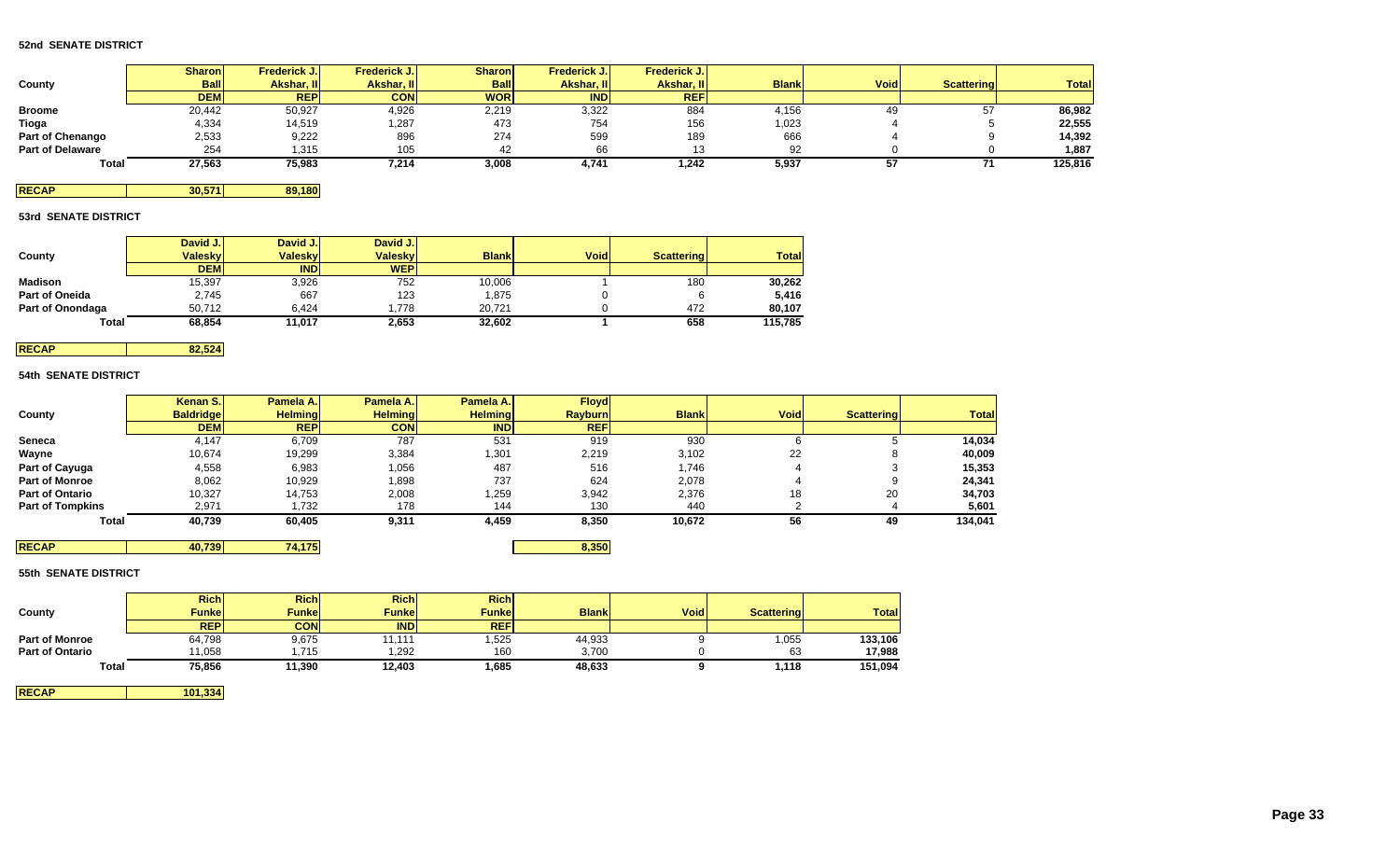|                       | Ann C.I      | Joseph E.     | Joseph E.     | Ann C.     | Joseph E.   | Joseph E.I    |              |             |             |         |
|-----------------------|--------------|---------------|---------------|------------|-------------|---------------|--------------|-------------|-------------|---------|
| County                | <b>Lewis</b> | <b>Robach</b> | <b>Robach</b> | Lewis      | Robach      | <b>Robach</b> | <b>Blank</b> | <b>Void</b> | Scatteringl | Total   |
|                       | <b>DEM</b>   | <b>REP</b>    | <b>CON</b>    | <b>WOR</b> | <b>'NDI</b> | <b>REI</b>    |              |             |             |         |
| <b>Part of Monroe</b> | 39,680       | 58,190        | 9,405         | 3,08       | 5,350       | 02.           | 7,786        |             |             | 124.242 |

**RECAP** 42,764 73,574

#### **57th SENATE DISTRICT**

|                           | Leel         | <b>Catharine M.</b> | <b>Catharine M.</b> | Lee          | <b>Catharine M.</b> | Lee          | <b>Catharine M.I.</b> |              |             |                   |              |
|---------------------------|--------------|---------------------|---------------------|--------------|---------------------|--------------|-----------------------|--------------|-------------|-------------------|--------------|
| County                    | <b>Hyson</b> | Young               | Young               | <b>Hyson</b> | Young               | <b>Hyson</b> | Young                 | <b>Blank</b> | <b>Void</b> | <b>Scattering</b> | <b>Total</b> |
|                           | <b>DEM</b>   | <b>REP</b>          | <b>CON</b>          | <b>WOR</b>   | <b>IND</b>          | <b>WEP</b>   | <b>REF</b>            |              |             |                   |              |
| Allegany                  | 2,193        | 13,502              | ,377                | 221          | 600                 | <b>b</b>     | 122                   | 783          |             |                   | 18,872       |
| Cattaraugus               | 4,843        | 20,270              | 2,727               | 460          | 1,288               | 121          | 196                   | 1,565        | 20          |                   | 31,502       |
| Chautauqua                | 8,077        | 35,570              | 4,734               | 706          | 2,924               | 232          | 280                   | 2,117        |             | 24                | 54,664       |
| <b>Part of Livingston</b> | 1,987        | 8,206               | 418                 | 170          | 1,042               | 59           | 64                    | 980          |             |                   | 12,941       |
| Total                     | 17,100       | 77,548              | 9,256               | 1,557        | 5,854               | 479          | 662                   | 5,445        | 34          | 44                | 117,979      |
|                           |              |                     |                     |              |                     |              |                       |              |             |                   |              |

**RECAP** 19,136 93,320

#### **58th SENATE DISTRICT**

|                         | <b>Leslie</b>       | <b>Thomas F.I</b> | <b>Thomas F.</b> | Leslie              | Thomas F.  | Leslie      | <b>Thomas F.</b> |              |             |                   |              |
|-------------------------|---------------------|-------------------|------------------|---------------------|------------|-------------|------------------|--------------|-------------|-------------------|--------------|
| County                  | <b>Danks Burkel</b> | O'Mara            | O'Mara           | <b>Danks Burkel</b> | O'Mara     | Danks Burke | O'Mara           | <b>Blank</b> | <b>Void</b> | <b>Scattering</b> | <b>Total</b> |
|                         | <b>DEM</b>          | <b>REP</b>        | <b>CON</b>       | <b>WOR</b>          | <b>IND</b> | <b>WEP</b>  | <b>REF</b>       |              |             |                   |              |
| Chemung                 | 12,705              | 18,392            | 756, ا           | 1,082               | 659        | 338         | 96               | 1,375        |             |                   | 36,403       |
| <b>Schuyler</b>         | 2,819               | 4,395             | 570              | 422                 | 156        |             | 23               | 339          |             |                   | 8,826        |
| <b>Steuben</b>          | 12,531              | 23,263            | 2,082            | 1,415               | 741        | 327         | 91               | 679. ا       | 23          | L.                | 42,164       |
| Yates                   | 2,873               | 5,300             | 641              | 279                 | 238        |             |                  | 721          |             |                   | 10,186       |
| <b>Part of Tompkins</b> | 14,935              | 4,049             | 451              | 2,182               | 273        | 388         | 60               | 1,276        |             |                   | 23,630       |
| <b>Total</b>            | 45,863              | 55,399            | 5,500            | 5,380               | 2,067      | 1,245       | 304              | 5,390        | 25          | 36                | 121,209      |

**RECAP** 63,270

#### **59th SENATE DISTRICT**

|                           | <b>Tom</b>   | Patrick M.      | <b>Patrick M.</b> | Patrick M.      | <b>Patrick M.</b> |              |             |                   |              |
|---------------------------|--------------|-----------------|-------------------|-----------------|-------------------|--------------|-------------|-------------------|--------------|
| County                    | <b>Casey</b> | <b>Gallivan</b> | <b>Gallivan</b>   | <b>Gallivan</b> | <b>Gallivan</b>   | <b>Blank</b> | <b>Void</b> | <b>Scattering</b> | <b>Total</b> |
|                           | <b>DEM</b>   | <b>REPI</b>     | <b>CON</b>        | <b>IND</b>      | <b>REF</b>        |              |             |                   |              |
| Wyoming                   | 2,679        | 11,553          | ,775              | 507             | 65                | 920          |             |                   | 17,501       |
| <b>Part of Erie</b>       | 21,161       | 49,864          | 11,141            | 3,845           | 421               | 5,835        |             |                   | 92,267       |
| <b>Part of Livingston</b> | 5,042        | 8,729           | 362. ا            | 563             |                   | 1,500        |             |                   | 17.277       |
| <b>Part of Monroe</b>     | 8,793        | 8,130           | .498              | 661             | 108               | 1.889        |             | 14                | 21.097       |
| Total                     | 37,675       | 78,276          | 15,776            | 5,576           | 665               | 10,144       |             | 19                | 148,142      |

**RECAP 100,293** 

|                     | Amber A.     | <b>Christopher L.</b> | <b>Christopher L.</b> | James V.          | Amber A.     | <b>Christopher L.I.</b> | <b>Amber A.</b> | <b>Christopher L.</b> |              |             |                   |              |
|---------------------|--------------|-----------------------|-----------------------|-------------------|--------------|-------------------------|-----------------|-----------------------|--------------|-------------|-------------------|--------------|
| County              | <b>Small</b> | Jacobsl               | <b>Jacobs</b>         | <b>Depasquale</b> | <b>Small</b> | <b>Jacobs</b>           | <b>Small</b>    | Jacobsl               | <b>Blank</b> | <b>Void</b> | <b>Scattering</b> | <b>Total</b> |
|                     | <b>DEM</b>   | <b>REPI</b>           | <b>CON</b>            | <b>GRN</b>        | <b>WOR</b>   | <b>IND</b>              | WEP             | <b>REF</b>            |              |             |                   |              |
| <b>Part of Erie</b> | 46,039       | 60,510                | 11,65                 | 2,835             | 3,799        | 4,508                   | 198, ا          | 658                   | 9,164        |             |                   | 140,362      |
|                     |              |                       |                       |                   |              |                         |                 |                       |              |             |                   |              |
| <b>RECAP</b>        | 51,036       | 77,327                |                       | 2,835             |              |                         |                 |                       |              |             |                   |              |